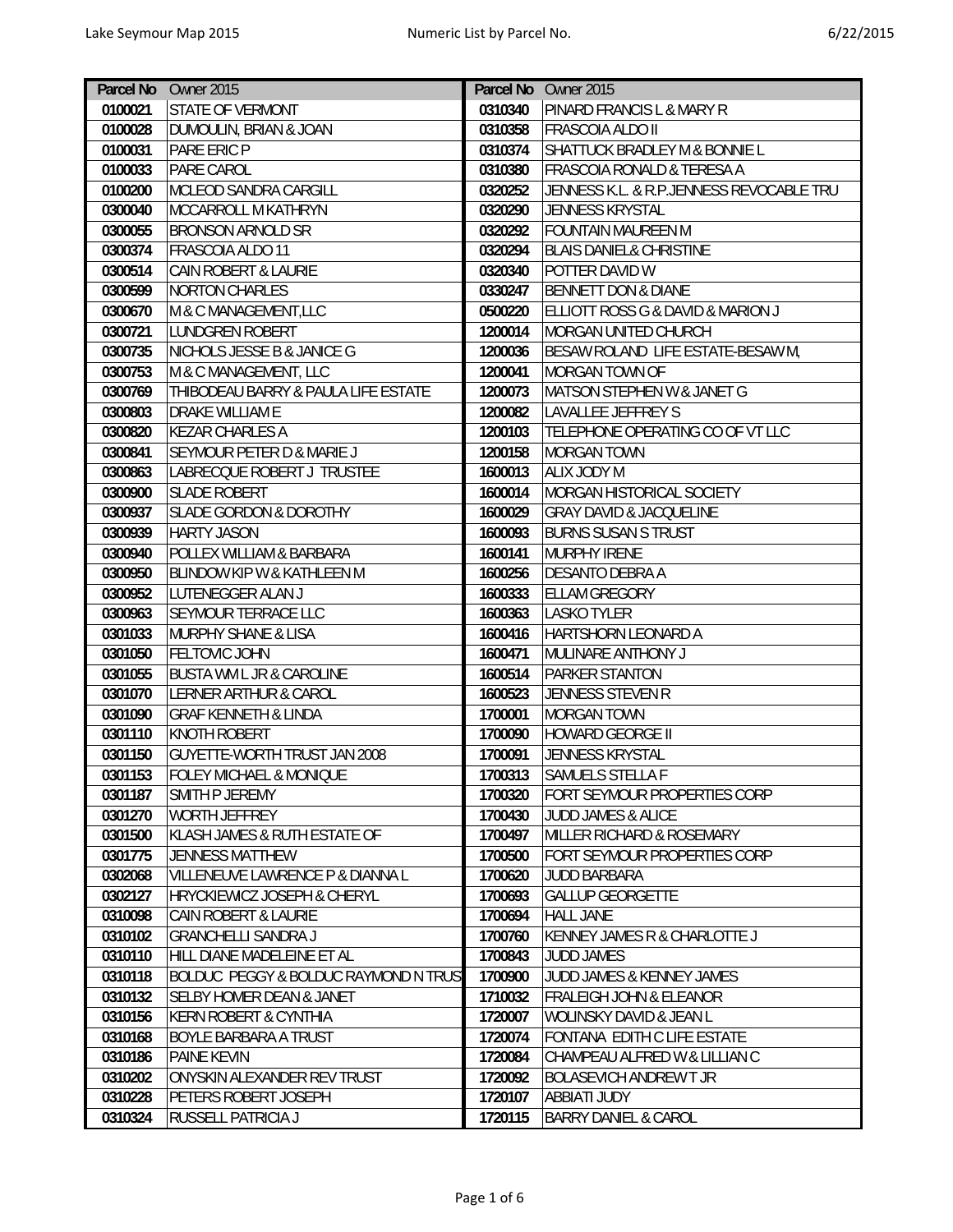|         | Parcel No Owner 2015                             |         | Parcel No Owner 2015                              |
|---------|--------------------------------------------------|---------|---------------------------------------------------|
| 1720127 | JENKINS DAVID A & CAROL A                        | 1760711 | <b>LIMOGE MATTHEW E</b>                           |
| 1730153 | VAN WYCK ROY J & JOAN I                          | 1800104 | <b>HOLLAND EARL S</b>                             |
| 1730189 | SNYDER JOHN P & THERESE M                        | 1800109 | <b>BOTROS SUSAN</b>                               |
| 1730225 | <b>MCLENDON LEE W TRUSTEE</b>                    | 2000007 | PIXLEY CHARLES W & KATHERINE J                    |
| 1730251 | MCLENDON JOHN A TRUSTEE                          | 2000057 | <b>ULLERY DENNIS</b>                              |
| 1730273 | JOHNSON JEFFREY P & BEVERLY E                    | 2000181 | <b>DETSCHER DAVID &amp; SYLVIA</b>                |
| 1730283 | <b>CLIFFORD JOHN P JR</b>                        | 2000227 | <b>KEEN ROBERT M</b>                              |
| 1730289 | COWAN JOHN S & DEBORAH A                         | 2000242 | <b>GUYER ROBERT T JR</b>                          |
| 1730329 | CHICK PROPERTY MANAGEMENT, LLC                   | 2000292 | <b>WENK PETER W</b>                               |
| 1740018 | <b>JUDD JAMES E</b>                              | 2000351 | <b>STANLEY ROBERT W</b>                           |
| 1740026 | JUDD BARBARA M                                   | 2000360 | <b>LAFOE THERESA</b>                              |
| 1740038 | <b>FRANKLIN ALAN C &amp; WENDY H</b>             | 2000393 | <b>WILLHAUCK MICHAEL</b>                          |
| 1740054 | <b>MCKENNY JEAN L TRUST</b>                      | 2000415 | JOHNSTON AARON & LINDA                            |
| 1740086 | <b>BROADWATER TRUST</b>                          | 2000451 | <b>CARPENTER HAZEL</b>                            |
| 1740106 | FRAZER BRENDA K & LEAVITT PATSY                  | 2000474 | MERRILL DAVID                                     |
| 1740120 | PORTWAY WILLIAM & HELEN                          | 2000495 | <b>HART WILLIAM</b>                               |
| 1740150 | <b>LOOMIS NANCY</b>                              | 2000534 | <b>BELOIN DAVID</b>                               |
| 1740180 | <b>BONNEVILLE THOMAS &amp; RICHARD</b>           | 2000623 | <b>SPATES FAMILY LLC</b>                          |
| 1740190 | <b>ANDERSON ELMER &amp; FAYE</b>                 | 2000652 | SIMPSON, JAMES                                    |
| 1750319 | KENNEY JAMES & CHARLOTTE                         | 2000713 | <b>ALIX JODY</b>                                  |
| 1750343 | <b>HALL JEFFREY &amp; JANE</b>                   | 2000768 | <b>CRANTON BRIAN L &amp; FRANCES C</b>            |
| 1750346 | <b>LOVELAND DONALD R &amp; KATHLEEN</b>          | 2000771 | <b>ROBERTS SCOTT GUY</b>                          |
| 1750359 | <b>ARNOLD CHARLES S</b>                          | 2000813 | POULIN STEPHEN                                    |
| 1750370 | KAUFMANN JAMES                                   | 2000830 | <b>CLAD JOSHUA M</b>                              |
| 1750377 | <b>WIERSCHKE BRENDA E TRUSTEE</b>                | 2200600 | WINAPE HILLS PROP OWNERS ASSOC                    |
| 1750394 | JUDD ARTHUR S JR & CAROLYN T                     | 2200792 | CAMP WINAPE, INC                                  |
| 1750401 | <b>FRASCOIA PAUL E LIVING TRUST</b>              | 2201164 | <b>LESSING PROPERTIES LLLP</b>                    |
| 1750416 | MITCHELL JAMES E & JEANNETTE M                   | 2201348 | PATUKONIS REALTY TRUST                            |
| 1750427 | <b>AUGUSTONI DAVID &amp; MEREDITH</b>            | 2201362 | SANGER FRANK E & BARBRA A                         |
| 1750440 | REYNOLDS WORTHY                                  | 2201380 | FISH BYRON & SUSAN M                              |
| 1750457 | <b>MORRIS JAMES H</b>                            | 2201404 | <b>WYCKOFF WAYNE F &amp; JUDITH A TRUSTEES</b>    |
| 1750464 | WALDO RICHARD J & ELAINE                         | 2201426 | <b>GIMLER DOUGLAS &amp; JUDITH</b>                |
| 1750480 | <b>DIBARI ANTHONY W &amp; KATHERINE C</b>        | 2201450 | <b>DENNIS ARTHUR R &amp; LINDA</b>                |
| 1750505 | <b>ALLEN WILBUR &amp; NANCY</b>                  | 2201474 | SMITH LEE                                         |
| 1750521 | <b>BUSHEE VIRGINIA</b>                           | 2201492 | <b>DENNING MICHAEL</b>                            |
| 1750537 | <b>MATTICK THOMAS G &amp; MARILYN J TRUSTEES</b> | 2201538 | DENNING ELIZABETH LIFE ESTATE                     |
| 1750557 | <b>GOSSELIN ROBERT &amp; JEAN</b>                | 2201583 | <b>DELABRUERE EUGENE</b>                          |
| 1750564 | WILLETT RICHARD J JR & WENDY M                   | 2201584 | <b>AVERY MICHAEL JOHN</b>                         |
| 1750581 | <b>GRIFFITH GRETTA T</b>                         | 2201608 | <b>FORTIN DENIS R</b>                             |
| 1750584 | <b>PECUE THOMAS &amp; JOYCE</b>                  | 2201650 | <b>ROGERS BARRET N</b>                            |
| 1750637 | <b>SCHLEIFER MARK &amp; SHEILAH</b>              | 2201652 | KIPP JOHN & JANE ET AL                            |
| 1750653 | <b>JUDD BARBARA</b>                              | 2201687 | DELABRUERE EUGENE                                 |
| 1750667 | CALVERT DAVID ET AL                              | 2201722 | MOOT CANDACE, TRUSTEE OF FAMILY TRUST             |
| 1750670 | <b>STRATTON DEAN H</b>                           | 2201768 | <b>HOGAN WILLIAM</b>                              |
| 1750705 | <b>KILPATRICK WILLIAM</b>                        | 2201774 | <b>GOTTERMEYER WILLIAM &amp; BONNIE</b>           |
| 1750721 | <b>LANDRY CHARLES A</b>                          | 2201806 | <b>TYNION STACEY J &amp; DONALD W II TRUSTEES</b> |
| 1750729 | MCDONALD FAMILY II, LLC                          | 2201848 | <b>ABADA KAREN TRUSTEE</b>                        |
| 1760503 | BORDEAU ANTHONY & LINDA                          | 2201867 | DUCKLESS EDWARD J, TRUSTEE                        |
| 1760517 | HAMEL DAVID & JUNE                               | 2201900 | HOFMANN ROBERT                                    |
| 1760597 | HENKER ROBERT D & LINDA M                        | 2201912 | <b>KLETT DIANA M</b>                              |
| 1760607 | <b>WAYNE ANTHONY</b>                             | 2401091 | <b>STEVENS CRAIG &amp; DEBORAH</b>                |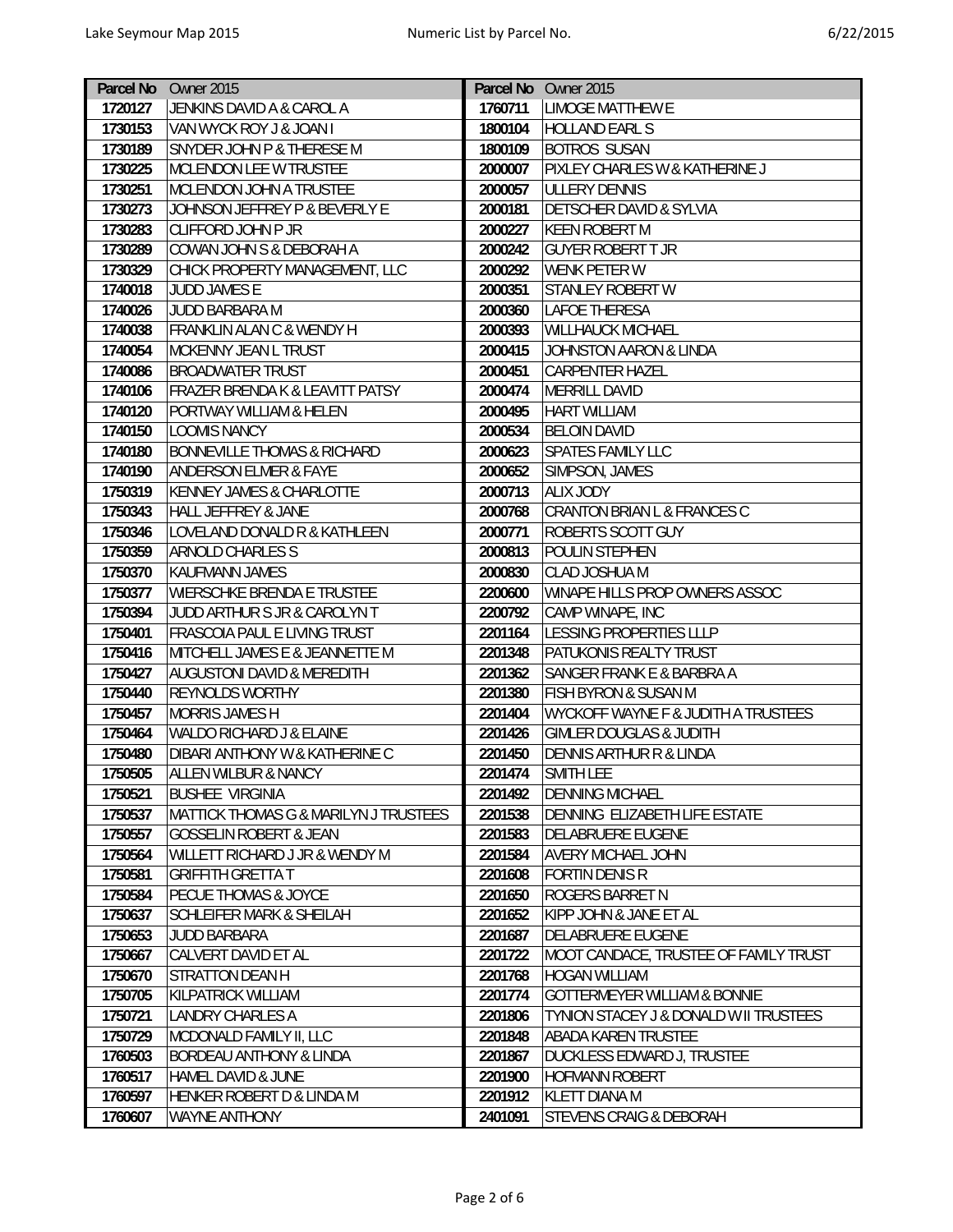| 2401093<br>CAHILL GERRY ANN<br>2740051<br><b>MATTISON ARTHUR P</b><br>2401097<br>CAHILL STEVEN J<br>2740101<br>MOORE FAMILY TRUST<br><b>FLORIDA INC 3592-9272</b><br>2740107<br>JEWETT MINA REVOCABLE TRUST<br>2401401<br>2401403<br>WIGGIN KENNETH II<br>2740196<br><b>POULIN DIANA</b><br>2750013<br><b>THOMAS PENELOPE G</b><br>2410017<br>FAY DIANE J<br><b>BARTON ROBERT A</b><br><b>MACDONALD BRUCE TRUST</b><br>2410031<br>2750021<br>2410073<br>MCCARTHY PATRICK S<br>2750049<br><b>PITKIN JOAN</b><br>2410093<br>MCCARTHY ROBERT F<br>3000012<br><b>BRYANT SCOTT A &amp; ELIZABETH K</b><br>2410095<br>BUCHER LEE A AND LINDA S<br>3000067<br><b>RILEY FRANCIS D</b><br>3200154<br><b>BERGH EARL JR &amp; VIRGINIA P</b><br>2410109<br><b>WILSON ROBERT &amp; CHERYL</b><br>3200200<br>2410123<br><b>MCCARTHY RICHARD &amp; ANN</b><br><b>BOWEN DWAYNE</b><br>2410143<br>3200212<br>NICOTERA, CHRISTOPHER<br>BIRCHARD HOWARD A &<br>2410153<br>CONNARY E HARLAN & PATRICIA<br>9004495<br>JORDAN JAMES & SHARLYN<br>2420375<br>9004741<br>FORTIN EDWARD, DUMAS MICHELLE<br>O'HARA MARGARET & ET AL<br>2420493<br>CLIFFORD FAMILY TRUST % CLIFFORD TERRY &<br>9004838<br><b>DENSMORE RICKY A</b><br>9004888<br><b>TETREAULT ROLAND R</b><br>2420501<br><b>GARRAN PHILIP JR TRUSTEE</b><br>ROBERGE JOHN J AND GEORGETTE<br>2420515<br>9004964<br><b>DUMOULIN BRIAN &amp; JOAN</b><br>9004965<br><b>DOYLE PAUL</b><br>2420529<br>LEE BRIAN TRUSTEE<br><b>BRUSH STUART</b><br>9004980<br><b>CYR TOM GILBERT</b><br>2420545<br>9004996<br><b>WOOD RODNEY M</b><br>2420585<br>KINCAID KEVIN F.<br>9005163<br>2420603<br>QUIGG WALTER & LEONA<br>RIDDEL SHERWOOD REVOCABLE TRUST<br><b>VARNESE JOHN</b><br>9005171<br>MASSICOTTE STEVEN<br>2430027<br><b>GOODELL STANLEY C &amp; MARILYN LIFE ESTATE</b><br>9005173<br><b>EPSTEIN ANNE D</b><br>2430054<br>2430066<br><b>KITCHEN VIVIAN</b><br>9005175<br><b>LOOMIS WILLIAM T IV</b><br>9005296<br><b>LAY FAMILY PARTNERSHIP</b><br>2430088<br><b>HINTON ELIZABETH</b><br>9005315<br>2430093<br>KINGSTON RICHARD<br><b>SAND LAURA CURRY</b><br>2430100<br><b>KEEGAN SALLY</b><br>9005317<br><b>HOCKENSMITH STEPHANIE D &amp; DAVID A</b><br>2430126<br>MARCHIONE ROBERT & ALICE J<br>9005389<br><b>CURTIS JOHN E.R. &amp; RONALD</b><br>2430158<br>TROMBLEY, DALE L<br>9005530<br>JUDD BRIAN K<br>HOGAN WILLIAM L & JANICE A<br><b>GRENIER LUCIEN G &amp; AUDREY LIVING TRUST</b><br>2440102<br>9005532<br>KRATT W V & S M, TRUSTEES<br>2440112<br>9005540<br>JORDAN REBEKAH<br>2440132<br><b>COOK THOMAS ET AL</b><br><b>COLBY RICHARD &amp; JANET</b><br>9005543<br>CORNEILLE E STANLEY JR & CAROL S<br>9005568<br><b>RIGBY MARY JO</b><br>2440152<br>JARVIS JUDITH, TRUSTEE<br>9005593<br>2440180<br>PEARSON ARLIENE M REVOCABLE TRUST<br>2440200<br>THURBER SARA<br>9005629<br><b>MCWAIN LYMAN &amp; SUSAN</b><br>LYDIA SPITZER REVOCABLE LIVING TRUST<br>2440300<br>9005656<br>GREZ ARMAND C JR & ANDREA<br>2700262<br>CARGILL ROBERT<br>9005665<br><b>MCWAIN LIVING TRUST</b><br>2700345<br>LASHER PATRICK O & ANGELA M<br>9005719<br><b>MORSE PETER &amp; CHERYL</b><br>2710060<br>PEABODY NANCY TRUSTEE<br>9005721<br><b>BULLOCK DAVID &amp; NANCY</b><br>2710088<br><b>ZEAGMAN ROBERT</b><br>9005827<br><b>WATERS RICHARD W</b><br>REEVES WILLIAM J & DIANE, TRUSTEES<br>2710116<br>9005835<br><b>ADAMS MICHAEL &amp; LINDA TRUSTEES</b> |
|----------------------------------------------------------------------------------------------------------------------------------------------------------------------------------------------------------------------------------------------------------------------------------------------------------------------------------------------------------------------------------------------------------------------------------------------------------------------------------------------------------------------------------------------------------------------------------------------------------------------------------------------------------------------------------------------------------------------------------------------------------------------------------------------------------------------------------------------------------------------------------------------------------------------------------------------------------------------------------------------------------------------------------------------------------------------------------------------------------------------------------------------------------------------------------------------------------------------------------------------------------------------------------------------------------------------------------------------------------------------------------------------------------------------------------------------------------------------------------------------------------------------------------------------------------------------------------------------------------------------------------------------------------------------------------------------------------------------------------------------------------------------------------------------------------------------------------------------------------------------------------------------------------------------------------------------------------------------------------------------------------------------------------------------------------------------------------------------------------------------------------------------------------------------------------------------------------------------------------------------------------------------------------------------------------------------------------------------------------------------------------------------------------------------------------------------------------------------------------------------------------------------------------------------------------------------------------------------------------------------------------------------------------------------------------------------------------------------------------------------------------------------------------------------------------------------------------------------------------------------------------------------------------------------------------------------------------------------------------------------------------------------------------------------------------------------------------------------------------------------------------------------------------------------------------------------------------------------------------------------------------------------------------------------------------------------------------------------------------------------------------------------------|
|                                                                                                                                                                                                                                                                                                                                                                                                                                                                                                                                                                                                                                                                                                                                                                                                                                                                                                                                                                                                                                                                                                                                                                                                                                                                                                                                                                                                                                                                                                                                                                                                                                                                                                                                                                                                                                                                                                                                                                                                                                                                                                                                                                                                                                                                                                                                                                                                                                                                                                                                                                                                                                                                                                                                                                                                                                                                                                                                                                                                                                                                                                                                                                                                                                                                                                                                                                                                    |
|                                                                                                                                                                                                                                                                                                                                                                                                                                                                                                                                                                                                                                                                                                                                                                                                                                                                                                                                                                                                                                                                                                                                                                                                                                                                                                                                                                                                                                                                                                                                                                                                                                                                                                                                                                                                                                                                                                                                                                                                                                                                                                                                                                                                                                                                                                                                                                                                                                                                                                                                                                                                                                                                                                                                                                                                                                                                                                                                                                                                                                                                                                                                                                                                                                                                                                                                                                                                    |
|                                                                                                                                                                                                                                                                                                                                                                                                                                                                                                                                                                                                                                                                                                                                                                                                                                                                                                                                                                                                                                                                                                                                                                                                                                                                                                                                                                                                                                                                                                                                                                                                                                                                                                                                                                                                                                                                                                                                                                                                                                                                                                                                                                                                                                                                                                                                                                                                                                                                                                                                                                                                                                                                                                                                                                                                                                                                                                                                                                                                                                                                                                                                                                                                                                                                                                                                                                                                    |
|                                                                                                                                                                                                                                                                                                                                                                                                                                                                                                                                                                                                                                                                                                                                                                                                                                                                                                                                                                                                                                                                                                                                                                                                                                                                                                                                                                                                                                                                                                                                                                                                                                                                                                                                                                                                                                                                                                                                                                                                                                                                                                                                                                                                                                                                                                                                                                                                                                                                                                                                                                                                                                                                                                                                                                                                                                                                                                                                                                                                                                                                                                                                                                                                                                                                                                                                                                                                    |
|                                                                                                                                                                                                                                                                                                                                                                                                                                                                                                                                                                                                                                                                                                                                                                                                                                                                                                                                                                                                                                                                                                                                                                                                                                                                                                                                                                                                                                                                                                                                                                                                                                                                                                                                                                                                                                                                                                                                                                                                                                                                                                                                                                                                                                                                                                                                                                                                                                                                                                                                                                                                                                                                                                                                                                                                                                                                                                                                                                                                                                                                                                                                                                                                                                                                                                                                                                                                    |
|                                                                                                                                                                                                                                                                                                                                                                                                                                                                                                                                                                                                                                                                                                                                                                                                                                                                                                                                                                                                                                                                                                                                                                                                                                                                                                                                                                                                                                                                                                                                                                                                                                                                                                                                                                                                                                                                                                                                                                                                                                                                                                                                                                                                                                                                                                                                                                                                                                                                                                                                                                                                                                                                                                                                                                                                                                                                                                                                                                                                                                                                                                                                                                                                                                                                                                                                                                                                    |
|                                                                                                                                                                                                                                                                                                                                                                                                                                                                                                                                                                                                                                                                                                                                                                                                                                                                                                                                                                                                                                                                                                                                                                                                                                                                                                                                                                                                                                                                                                                                                                                                                                                                                                                                                                                                                                                                                                                                                                                                                                                                                                                                                                                                                                                                                                                                                                                                                                                                                                                                                                                                                                                                                                                                                                                                                                                                                                                                                                                                                                                                                                                                                                                                                                                                                                                                                                                                    |
|                                                                                                                                                                                                                                                                                                                                                                                                                                                                                                                                                                                                                                                                                                                                                                                                                                                                                                                                                                                                                                                                                                                                                                                                                                                                                                                                                                                                                                                                                                                                                                                                                                                                                                                                                                                                                                                                                                                                                                                                                                                                                                                                                                                                                                                                                                                                                                                                                                                                                                                                                                                                                                                                                                                                                                                                                                                                                                                                                                                                                                                                                                                                                                                                                                                                                                                                                                                                    |
|                                                                                                                                                                                                                                                                                                                                                                                                                                                                                                                                                                                                                                                                                                                                                                                                                                                                                                                                                                                                                                                                                                                                                                                                                                                                                                                                                                                                                                                                                                                                                                                                                                                                                                                                                                                                                                                                                                                                                                                                                                                                                                                                                                                                                                                                                                                                                                                                                                                                                                                                                                                                                                                                                                                                                                                                                                                                                                                                                                                                                                                                                                                                                                                                                                                                                                                                                                                                    |
|                                                                                                                                                                                                                                                                                                                                                                                                                                                                                                                                                                                                                                                                                                                                                                                                                                                                                                                                                                                                                                                                                                                                                                                                                                                                                                                                                                                                                                                                                                                                                                                                                                                                                                                                                                                                                                                                                                                                                                                                                                                                                                                                                                                                                                                                                                                                                                                                                                                                                                                                                                                                                                                                                                                                                                                                                                                                                                                                                                                                                                                                                                                                                                                                                                                                                                                                                                                                    |
|                                                                                                                                                                                                                                                                                                                                                                                                                                                                                                                                                                                                                                                                                                                                                                                                                                                                                                                                                                                                                                                                                                                                                                                                                                                                                                                                                                                                                                                                                                                                                                                                                                                                                                                                                                                                                                                                                                                                                                                                                                                                                                                                                                                                                                                                                                                                                                                                                                                                                                                                                                                                                                                                                                                                                                                                                                                                                                                                                                                                                                                                                                                                                                                                                                                                                                                                                                                                    |
|                                                                                                                                                                                                                                                                                                                                                                                                                                                                                                                                                                                                                                                                                                                                                                                                                                                                                                                                                                                                                                                                                                                                                                                                                                                                                                                                                                                                                                                                                                                                                                                                                                                                                                                                                                                                                                                                                                                                                                                                                                                                                                                                                                                                                                                                                                                                                                                                                                                                                                                                                                                                                                                                                                                                                                                                                                                                                                                                                                                                                                                                                                                                                                                                                                                                                                                                                                                                    |
|                                                                                                                                                                                                                                                                                                                                                                                                                                                                                                                                                                                                                                                                                                                                                                                                                                                                                                                                                                                                                                                                                                                                                                                                                                                                                                                                                                                                                                                                                                                                                                                                                                                                                                                                                                                                                                                                                                                                                                                                                                                                                                                                                                                                                                                                                                                                                                                                                                                                                                                                                                                                                                                                                                                                                                                                                                                                                                                                                                                                                                                                                                                                                                                                                                                                                                                                                                                                    |
|                                                                                                                                                                                                                                                                                                                                                                                                                                                                                                                                                                                                                                                                                                                                                                                                                                                                                                                                                                                                                                                                                                                                                                                                                                                                                                                                                                                                                                                                                                                                                                                                                                                                                                                                                                                                                                                                                                                                                                                                                                                                                                                                                                                                                                                                                                                                                                                                                                                                                                                                                                                                                                                                                                                                                                                                                                                                                                                                                                                                                                                                                                                                                                                                                                                                                                                                                                                                    |
|                                                                                                                                                                                                                                                                                                                                                                                                                                                                                                                                                                                                                                                                                                                                                                                                                                                                                                                                                                                                                                                                                                                                                                                                                                                                                                                                                                                                                                                                                                                                                                                                                                                                                                                                                                                                                                                                                                                                                                                                                                                                                                                                                                                                                                                                                                                                                                                                                                                                                                                                                                                                                                                                                                                                                                                                                                                                                                                                                                                                                                                                                                                                                                                                                                                                                                                                                                                                    |
|                                                                                                                                                                                                                                                                                                                                                                                                                                                                                                                                                                                                                                                                                                                                                                                                                                                                                                                                                                                                                                                                                                                                                                                                                                                                                                                                                                                                                                                                                                                                                                                                                                                                                                                                                                                                                                                                                                                                                                                                                                                                                                                                                                                                                                                                                                                                                                                                                                                                                                                                                                                                                                                                                                                                                                                                                                                                                                                                                                                                                                                                                                                                                                                                                                                                                                                                                                                                    |
|                                                                                                                                                                                                                                                                                                                                                                                                                                                                                                                                                                                                                                                                                                                                                                                                                                                                                                                                                                                                                                                                                                                                                                                                                                                                                                                                                                                                                                                                                                                                                                                                                                                                                                                                                                                                                                                                                                                                                                                                                                                                                                                                                                                                                                                                                                                                                                                                                                                                                                                                                                                                                                                                                                                                                                                                                                                                                                                                                                                                                                                                                                                                                                                                                                                                                                                                                                                                    |
|                                                                                                                                                                                                                                                                                                                                                                                                                                                                                                                                                                                                                                                                                                                                                                                                                                                                                                                                                                                                                                                                                                                                                                                                                                                                                                                                                                                                                                                                                                                                                                                                                                                                                                                                                                                                                                                                                                                                                                                                                                                                                                                                                                                                                                                                                                                                                                                                                                                                                                                                                                                                                                                                                                                                                                                                                                                                                                                                                                                                                                                                                                                                                                                                                                                                                                                                                                                                    |
|                                                                                                                                                                                                                                                                                                                                                                                                                                                                                                                                                                                                                                                                                                                                                                                                                                                                                                                                                                                                                                                                                                                                                                                                                                                                                                                                                                                                                                                                                                                                                                                                                                                                                                                                                                                                                                                                                                                                                                                                                                                                                                                                                                                                                                                                                                                                                                                                                                                                                                                                                                                                                                                                                                                                                                                                                                                                                                                                                                                                                                                                                                                                                                                                                                                                                                                                                                                                    |
|                                                                                                                                                                                                                                                                                                                                                                                                                                                                                                                                                                                                                                                                                                                                                                                                                                                                                                                                                                                                                                                                                                                                                                                                                                                                                                                                                                                                                                                                                                                                                                                                                                                                                                                                                                                                                                                                                                                                                                                                                                                                                                                                                                                                                                                                                                                                                                                                                                                                                                                                                                                                                                                                                                                                                                                                                                                                                                                                                                                                                                                                                                                                                                                                                                                                                                                                                                                                    |
|                                                                                                                                                                                                                                                                                                                                                                                                                                                                                                                                                                                                                                                                                                                                                                                                                                                                                                                                                                                                                                                                                                                                                                                                                                                                                                                                                                                                                                                                                                                                                                                                                                                                                                                                                                                                                                                                                                                                                                                                                                                                                                                                                                                                                                                                                                                                                                                                                                                                                                                                                                                                                                                                                                                                                                                                                                                                                                                                                                                                                                                                                                                                                                                                                                                                                                                                                                                                    |
|                                                                                                                                                                                                                                                                                                                                                                                                                                                                                                                                                                                                                                                                                                                                                                                                                                                                                                                                                                                                                                                                                                                                                                                                                                                                                                                                                                                                                                                                                                                                                                                                                                                                                                                                                                                                                                                                                                                                                                                                                                                                                                                                                                                                                                                                                                                                                                                                                                                                                                                                                                                                                                                                                                                                                                                                                                                                                                                                                                                                                                                                                                                                                                                                                                                                                                                                                                                                    |
|                                                                                                                                                                                                                                                                                                                                                                                                                                                                                                                                                                                                                                                                                                                                                                                                                                                                                                                                                                                                                                                                                                                                                                                                                                                                                                                                                                                                                                                                                                                                                                                                                                                                                                                                                                                                                                                                                                                                                                                                                                                                                                                                                                                                                                                                                                                                                                                                                                                                                                                                                                                                                                                                                                                                                                                                                                                                                                                                                                                                                                                                                                                                                                                                                                                                                                                                                                                                    |
|                                                                                                                                                                                                                                                                                                                                                                                                                                                                                                                                                                                                                                                                                                                                                                                                                                                                                                                                                                                                                                                                                                                                                                                                                                                                                                                                                                                                                                                                                                                                                                                                                                                                                                                                                                                                                                                                                                                                                                                                                                                                                                                                                                                                                                                                                                                                                                                                                                                                                                                                                                                                                                                                                                                                                                                                                                                                                                                                                                                                                                                                                                                                                                                                                                                                                                                                                                                                    |
|                                                                                                                                                                                                                                                                                                                                                                                                                                                                                                                                                                                                                                                                                                                                                                                                                                                                                                                                                                                                                                                                                                                                                                                                                                                                                                                                                                                                                                                                                                                                                                                                                                                                                                                                                                                                                                                                                                                                                                                                                                                                                                                                                                                                                                                                                                                                                                                                                                                                                                                                                                                                                                                                                                                                                                                                                                                                                                                                                                                                                                                                                                                                                                                                                                                                                                                                                                                                    |
|                                                                                                                                                                                                                                                                                                                                                                                                                                                                                                                                                                                                                                                                                                                                                                                                                                                                                                                                                                                                                                                                                                                                                                                                                                                                                                                                                                                                                                                                                                                                                                                                                                                                                                                                                                                                                                                                                                                                                                                                                                                                                                                                                                                                                                                                                                                                                                                                                                                                                                                                                                                                                                                                                                                                                                                                                                                                                                                                                                                                                                                                                                                                                                                                                                                                                                                                                                                                    |
|                                                                                                                                                                                                                                                                                                                                                                                                                                                                                                                                                                                                                                                                                                                                                                                                                                                                                                                                                                                                                                                                                                                                                                                                                                                                                                                                                                                                                                                                                                                                                                                                                                                                                                                                                                                                                                                                                                                                                                                                                                                                                                                                                                                                                                                                                                                                                                                                                                                                                                                                                                                                                                                                                                                                                                                                                                                                                                                                                                                                                                                                                                                                                                                                                                                                                                                                                                                                    |
|                                                                                                                                                                                                                                                                                                                                                                                                                                                                                                                                                                                                                                                                                                                                                                                                                                                                                                                                                                                                                                                                                                                                                                                                                                                                                                                                                                                                                                                                                                                                                                                                                                                                                                                                                                                                                                                                                                                                                                                                                                                                                                                                                                                                                                                                                                                                                                                                                                                                                                                                                                                                                                                                                                                                                                                                                                                                                                                                                                                                                                                                                                                                                                                                                                                                                                                                                                                                    |
|                                                                                                                                                                                                                                                                                                                                                                                                                                                                                                                                                                                                                                                                                                                                                                                                                                                                                                                                                                                                                                                                                                                                                                                                                                                                                                                                                                                                                                                                                                                                                                                                                                                                                                                                                                                                                                                                                                                                                                                                                                                                                                                                                                                                                                                                                                                                                                                                                                                                                                                                                                                                                                                                                                                                                                                                                                                                                                                                                                                                                                                                                                                                                                                                                                                                                                                                                                                                    |
|                                                                                                                                                                                                                                                                                                                                                                                                                                                                                                                                                                                                                                                                                                                                                                                                                                                                                                                                                                                                                                                                                                                                                                                                                                                                                                                                                                                                                                                                                                                                                                                                                                                                                                                                                                                                                                                                                                                                                                                                                                                                                                                                                                                                                                                                                                                                                                                                                                                                                                                                                                                                                                                                                                                                                                                                                                                                                                                                                                                                                                                                                                                                                                                                                                                                                                                                                                                                    |
|                                                                                                                                                                                                                                                                                                                                                                                                                                                                                                                                                                                                                                                                                                                                                                                                                                                                                                                                                                                                                                                                                                                                                                                                                                                                                                                                                                                                                                                                                                                                                                                                                                                                                                                                                                                                                                                                                                                                                                                                                                                                                                                                                                                                                                                                                                                                                                                                                                                                                                                                                                                                                                                                                                                                                                                                                                                                                                                                                                                                                                                                                                                                                                                                                                                                                                                                                                                                    |
|                                                                                                                                                                                                                                                                                                                                                                                                                                                                                                                                                                                                                                                                                                                                                                                                                                                                                                                                                                                                                                                                                                                                                                                                                                                                                                                                                                                                                                                                                                                                                                                                                                                                                                                                                                                                                                                                                                                                                                                                                                                                                                                                                                                                                                                                                                                                                                                                                                                                                                                                                                                                                                                                                                                                                                                                                                                                                                                                                                                                                                                                                                                                                                                                                                                                                                                                                                                                    |
|                                                                                                                                                                                                                                                                                                                                                                                                                                                                                                                                                                                                                                                                                                                                                                                                                                                                                                                                                                                                                                                                                                                                                                                                                                                                                                                                                                                                                                                                                                                                                                                                                                                                                                                                                                                                                                                                                                                                                                                                                                                                                                                                                                                                                                                                                                                                                                                                                                                                                                                                                                                                                                                                                                                                                                                                                                                                                                                                                                                                                                                                                                                                                                                                                                                                                                                                                                                                    |
|                                                                                                                                                                                                                                                                                                                                                                                                                                                                                                                                                                                                                                                                                                                                                                                                                                                                                                                                                                                                                                                                                                                                                                                                                                                                                                                                                                                                                                                                                                                                                                                                                                                                                                                                                                                                                                                                                                                                                                                                                                                                                                                                                                                                                                                                                                                                                                                                                                                                                                                                                                                                                                                                                                                                                                                                                                                                                                                                                                                                                                                                                                                                                                                                                                                                                                                                                                                                    |
|                                                                                                                                                                                                                                                                                                                                                                                                                                                                                                                                                                                                                                                                                                                                                                                                                                                                                                                                                                                                                                                                                                                                                                                                                                                                                                                                                                                                                                                                                                                                                                                                                                                                                                                                                                                                                                                                                                                                                                                                                                                                                                                                                                                                                                                                                                                                                                                                                                                                                                                                                                                                                                                                                                                                                                                                                                                                                                                                                                                                                                                                                                                                                                                                                                                                                                                                                                                                    |
|                                                                                                                                                                                                                                                                                                                                                                                                                                                                                                                                                                                                                                                                                                                                                                                                                                                                                                                                                                                                                                                                                                                                                                                                                                                                                                                                                                                                                                                                                                                                                                                                                                                                                                                                                                                                                                                                                                                                                                                                                                                                                                                                                                                                                                                                                                                                                                                                                                                                                                                                                                                                                                                                                                                                                                                                                                                                                                                                                                                                                                                                                                                                                                                                                                                                                                                                                                                                    |
|                                                                                                                                                                                                                                                                                                                                                                                                                                                                                                                                                                                                                                                                                                                                                                                                                                                                                                                                                                                                                                                                                                                                                                                                                                                                                                                                                                                                                                                                                                                                                                                                                                                                                                                                                                                                                                                                                                                                                                                                                                                                                                                                                                                                                                                                                                                                                                                                                                                                                                                                                                                                                                                                                                                                                                                                                                                                                                                                                                                                                                                                                                                                                                                                                                                                                                                                                                                                    |
|                                                                                                                                                                                                                                                                                                                                                                                                                                                                                                                                                                                                                                                                                                                                                                                                                                                                                                                                                                                                                                                                                                                                                                                                                                                                                                                                                                                                                                                                                                                                                                                                                                                                                                                                                                                                                                                                                                                                                                                                                                                                                                                                                                                                                                                                                                                                                                                                                                                                                                                                                                                                                                                                                                                                                                                                                                                                                                                                                                                                                                                                                                                                                                                                                                                                                                                                                                                                    |
|                                                                                                                                                                                                                                                                                                                                                                                                                                                                                                                                                                                                                                                                                                                                                                                                                                                                                                                                                                                                                                                                                                                                                                                                                                                                                                                                                                                                                                                                                                                                                                                                                                                                                                                                                                                                                                                                                                                                                                                                                                                                                                                                                                                                                                                                                                                                                                                                                                                                                                                                                                                                                                                                                                                                                                                                                                                                                                                                                                                                                                                                                                                                                                                                                                                                                                                                                                                                    |
|                                                                                                                                                                                                                                                                                                                                                                                                                                                                                                                                                                                                                                                                                                                                                                                                                                                                                                                                                                                                                                                                                                                                                                                                                                                                                                                                                                                                                                                                                                                                                                                                                                                                                                                                                                                                                                                                                                                                                                                                                                                                                                                                                                                                                                                                                                                                                                                                                                                                                                                                                                                                                                                                                                                                                                                                                                                                                                                                                                                                                                                                                                                                                                                                                                                                                                                                                                                                    |
| SEYMOUR LAKE CONDOMINIUM ASSN INC<br>CHAFFEE LYNDA PECK                                                                                                                                                                                                                                                                                                                                                                                                                                                                                                                                                                                                                                                                                                                                                                                                                                                                                                                                                                                                                                                                                                                                                                                                                                                                                                                                                                                                                                                                                                                                                                                                                                                                                                                                                                                                                                                                                                                                                                                                                                                                                                                                                                                                                                                                                                                                                                                                                                                                                                                                                                                                                                                                                                                                                                                                                                                                                                                                                                                                                                                                                                                                                                                                                                                                                                                                            |
| 2720050<br>9005850<br>2720133<br>DAVIS BRYAN E & SUSAN E<br>9005851<br><b>REMICK BRUCE D &amp; KATHRYN</b>                                                                                                                                                                                                                                                                                                                                                                                                                                                                                                                                                                                                                                                                                                                                                                                                                                                                                                                                                                                                                                                                                                                                                                                                                                                                                                                                                                                                                                                                                                                                                                                                                                                                                                                                                                                                                                                                                                                                                                                                                                                                                                                                                                                                                                                                                                                                                                                                                                                                                                                                                                                                                                                                                                                                                                                                                                                                                                                                                                                                                                                                                                                                                                                                                                                                                         |
| 2720153<br>ROSENBERG JUNE HORAK<br>9005905<br>CALLINAN MICHAEL F & JOANNE                                                                                                                                                                                                                                                                                                                                                                                                                                                                                                                                                                                                                                                                                                                                                                                                                                                                                                                                                                                                                                                                                                                                                                                                                                                                                                                                                                                                                                                                                                                                                                                                                                                                                                                                                                                                                                                                                                                                                                                                                                                                                                                                                                                                                                                                                                                                                                                                                                                                                                                                                                                                                                                                                                                                                                                                                                                                                                                                                                                                                                                                                                                                                                                                                                                                                                                          |
| 2720157<br>RUSTAY DENNIS & DEBORAH<br>9005908<br><b>JOYAL RICHARD</b>                                                                                                                                                                                                                                                                                                                                                                                                                                                                                                                                                                                                                                                                                                                                                                                                                                                                                                                                                                                                                                                                                                                                                                                                                                                                                                                                                                                                                                                                                                                                                                                                                                                                                                                                                                                                                                                                                                                                                                                                                                                                                                                                                                                                                                                                                                                                                                                                                                                                                                                                                                                                                                                                                                                                                                                                                                                                                                                                                                                                                                                                                                                                                                                                                                                                                                                              |
| 2720185<br>9005925<br><b>GREENE JOHN B &amp; JAMES M &amp; JOHN</b><br>RICKERT MICHAEL S                                                                                                                                                                                                                                                                                                                                                                                                                                                                                                                                                                                                                                                                                                                                                                                                                                                                                                                                                                                                                                                                                                                                                                                                                                                                                                                                                                                                                                                                                                                                                                                                                                                                                                                                                                                                                                                                                                                                                                                                                                                                                                                                                                                                                                                                                                                                                                                                                                                                                                                                                                                                                                                                                                                                                                                                                                                                                                                                                                                                                                                                                                                                                                                                                                                                                                           |
| 2730051<br>FRIZZELL PHILIP A SR & DORIS A<br>9005939<br><b>BURNS SUSAN REVOCABLE TRUST</b>                                                                                                                                                                                                                                                                                                                                                                                                                                                                                                                                                                                                                                                                                                                                                                                                                                                                                                                                                                                                                                                                                                                                                                                                                                                                                                                                                                                                                                                                                                                                                                                                                                                                                                                                                                                                                                                                                                                                                                                                                                                                                                                                                                                                                                                                                                                                                                                                                                                                                                                                                                                                                                                                                                                                                                                                                                                                                                                                                                                                                                                                                                                                                                                                                                                                                                         |
| 2730057<br>9005977<br><b>ANDERSON DAVID &amp; KAREN</b><br>WHITCOMB WINTRHOP                                                                                                                                                                                                                                                                                                                                                                                                                                                                                                                                                                                                                                                                                                                                                                                                                                                                                                                                                                                                                                                                                                                                                                                                                                                                                                                                                                                                                                                                                                                                                                                                                                                                                                                                                                                                                                                                                                                                                                                                                                                                                                                                                                                                                                                                                                                                                                                                                                                                                                                                                                                                                                                                                                                                                                                                                                                                                                                                                                                                                                                                                                                                                                                                                                                                                                                       |
| 2730065<br>HODGDON STEPHEN P.<br>9006009<br>MARSHALL ROBERT & WENDY ANN                                                                                                                                                                                                                                                                                                                                                                                                                                                                                                                                                                                                                                                                                                                                                                                                                                                                                                                                                                                                                                                                                                                                                                                                                                                                                                                                                                                                                                                                                                                                                                                                                                                                                                                                                                                                                                                                                                                                                                                                                                                                                                                                                                                                                                                                                                                                                                                                                                                                                                                                                                                                                                                                                                                                                                                                                                                                                                                                                                                                                                                                                                                                                                                                                                                                                                                            |
|                                                                                                                                                                                                                                                                                                                                                                                                                                                                                                                                                                                                                                                                                                                                                                                                                                                                                                                                                                                                                                                                                                                                                                                                                                                                                                                                                                                                                                                                                                                                                                                                                                                                                                                                                                                                                                                                                                                                                                                                                                                                                                                                                                                                                                                                                                                                                                                                                                                                                                                                                                                                                                                                                                                                                                                                                                                                                                                                                                                                                                                                                                                                                                                                                                                                                                                                                                                                    |
| 2730066<br>VACCA ROBERT & DEBORAH<br>9006048<br>NELSON REVOCABLE TRUST 4/4/12                                                                                                                                                                                                                                                                                                                                                                                                                                                                                                                                                                                                                                                                                                                                                                                                                                                                                                                                                                                                                                                                                                                                                                                                                                                                                                                                                                                                                                                                                                                                                                                                                                                                                                                                                                                                                                                                                                                                                                                                                                                                                                                                                                                                                                                                                                                                                                                                                                                                                                                                                                                                                                                                                                                                                                                                                                                                                                                                                                                                                                                                                                                                                                                                                                                                                                                      |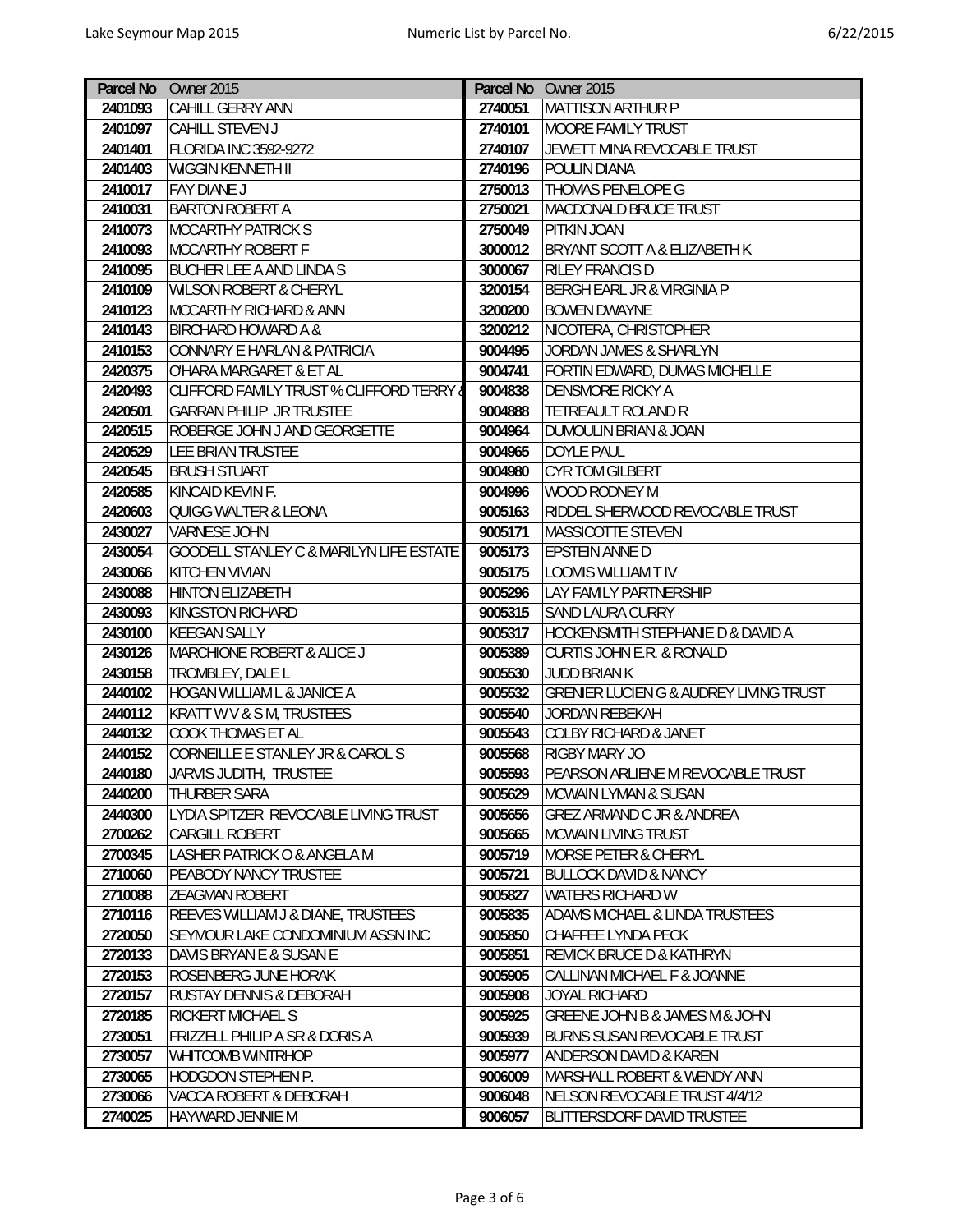|         | Parcel No Owner 2015                             |         | Parcel No Owner 2015                         |
|---------|--------------------------------------------------|---------|----------------------------------------------|
| 9006111 | BEAUPRE ROBERT & MARYANN                         | 9007831 | <b>IRWIN IRREVOCABLE INCOME TRUST</b>        |
| 9006138 | <b>DURFEY ROBERT E &amp; JANICE W</b>            | 9007833 | <b>CONEYS THOMAS</b>                         |
| 9006157 | TROMBLY HILDA MAE 2014 TRUST                     | 9007978 | <b>ELDRED RICHARD &amp; PETER</b>            |
| 9006197 | <b>BASSETT JAMES &amp; SHIRLEY</b>               | 9008026 | LAPLUME ALAN P & RACHEL A                    |
| 9006227 | <b>EVANS CHARLES W</b>                           | 9008101 | PARENTEAU PAMELA                             |
| 9006241 | <b>RILEY JAMES</b>                               | 9008102 | <b>GUYER ROBERT T</b>                        |
| 9006249 | POOLE ANTHONY & MARY                             | 9008119 | <b>MARTIN DANIEL</b>                         |
| 9006269 | <b>BROWN JACQUELYN</b>                           | 9008190 | <b>GUYER ROYCE &amp; ELLEN</b>               |
| 9006309 | MORLEY EDWIN S, RICHARD R &                      | 9008242 | STODDARD ROGER D                             |
| 9006324 | <b>BRIGGS DAVID R &amp; JOAN A</b>               | 9008283 | <b>TOMPKINS JEREMY</b>                       |
| 9006371 | MCLEOD SANDRA CARGILL                            | 9008312 | STYLES DAVID P & MARILYN J LIFE ESTATE       |
| 9006372 | CARGILL PHILIP J & MARIE                         | 9008348 | RICKER STEPHEN & REBECCA                     |
| 9006374 | <b>FISHER DONALD J &amp; PATRICIA A</b>          | 9008368 | <b>GUYER ROBERT T SR</b>                     |
| 9006375 | SHEPHERD BETTYANNE                               | 9008375 | LABRECQUE RONALD W                           |
| 9006376 | <b>ROBINSON JEAN</b>                             | 9008411 | <b>MCWAIN LIVING TRUST</b>                   |
| 9006399 | <b>FISCALETTI ALBERT G &amp; JENNIFER C</b>      | 9008437 | <b>RANSMEIER DONNA</b>                       |
| 9006437 | <b>HUBBARD REED</b>                              | 9008499 | <b>FORTIN HEIDI L</b>                        |
| 9006456 | <b>KENISON GLENN E &amp; ARGENE</b>              | 9008502 | <b>HOLDEN DEREK H &amp; DANIELLE L</b>       |
| 9006481 | <b>STATE OF VERMONT</b>                          | 9008523 | KINGDOM CONSTRUCTION, INC                    |
| 9006507 | PIERCE KENNETH & MARY JEAN                       | 9008572 | <b>MAPLE ROBERT &amp; SUZANNE</b>            |
| 9006531 | <b>WESTOVER DAVID A &amp; CYNTHIA M TRUSTEES</b> | 9008621 | <b>JUDD ERIC</b>                             |
| 9006539 | <b>IPPOLITO SAMUEL &amp; MARIE A</b>             | 9020157 | STEENROD REVOCABLE TRUST JEANNE WILSON       |
| 9006541 | CHAMBERS GARY & JOANNE LIFE ESTATE               | 9020201 | <b>ADAMS STEVEN C &amp; JENNIFER L</b>       |
| 9006569 | DUCHARME RENE                                    | 9020219 | LAZZARA ANTHONY ET AL                        |
| 9006682 | PHILBRICK, SANDRA L & JACK                       | 9030097 | JUDD BARBARA M                               |
| 9006706 | <b>DELANEY JULIETTE</b>                          | 9030171 | <b>CONEYS THOMAS A TRUSTEE</b>               |
| 9006716 | WALKER GEORGE A JR                               | 9030180 | <b>HOLDEN W H SR &amp; FAMILY</b>            |
| 9006722 | PUENTE JOSEPH C JR                               | 9030181 | SMITH WILLIAM & PAMELA M                     |
| 9006738 | <b>QUIRION ROBERT</b>                            | 9030201 | <b>CONEYS THOMAS A TRUSTEE</b>               |
| 9006746 | <b>CORKINS RICHARD D</b>                         | 9030207 | <b>CONEYS STEVEN</b>                         |
| 9006766 | <b>BROCHU LORRAINE LIFE ESTATE</b>               | 9030225 | <b>PREFONTAINE M &amp; H &amp; T HOWLAND</b> |
| 9006796 | LOVELAND HENRY E & ANNE                          | 9030257 | CHAMPIGNY ANTHONY N & GABRIEL O              |
| 9006798 | <b>MYERS NORMAN &amp; MARGARET</b>               | 9030310 | <b>TUBB WILLIAM G</b>                        |
| 9006802 | WOOD THOMAS M                                    | 9040153 | JANGRAW FAMILY TRUST                         |
| 9006816 | TURCOTTE RONALD, KEVIN, RICHARD                  | 9040173 | HATTON WILLIAM H III & TIMOTHY WILLIAM       |
| 9006840 | MOLLEUR ROBERT J TRUSTEE OF RJM TRUST            | 9040197 | LILLICRAP NANCY                              |
| 9006858 | TETREAULT ALICE LIFE ESTATE                      | 9040208 | <b>SCALES ROBERT &amp; SUSAN</b>             |
| 9007026 | <b>KENNEDY MONTE</b>                             | 9040235 | <b>FRASCOIA SCOTT R &amp; SUNDAY C</b>       |
| 9007034 | LOVE PATRICK A & JUDITH L                        | 9040277 | TURK WILFRED L JR & NANCY TRUSTEES           |
| 9007036 | LEWIS BEVERLY A                                  | 9040289 | MURPHY FREDERICK & ELIZABETH                 |
| 9007280 | <b>GUILLETTE ROBERT</b>                          | 9040309 | <b>BISHOP WAYNE</b>                          |
| 9007339 | SANBORN JOAN E TRUSTEE                           | 9040314 | SHINE BROOKS MAXINE                          |
| 9007363 | OLNEY GARY W TRUSTEE OF THE                      | 9040315 | <b>CORBY JEROME &amp; HOLLYANN</b>           |
| 9007375 | <b>MAGNUS JOHN &amp; DEBRA</b>                   | 9040331 | NEWELL HAROLD E & JEAN M                     |
| 9007382 | RUNSVOLD PATRICIA                                | 9040349 | <b>CARTER JOHN JR TRUSTEE</b>                |
| 9007389 | PALIN DEAN & JAN                                 | 9050031 | <b>BUZZELL NANCY &amp; BUZZELL G &amp; L</b> |
| 9007449 | KULAGA ALLISON                                   | 9050045 | BUZZELL TIMOTHY D & LINDA J                  |
| 9007497 | KIDDER BARBARA B TRUST                           | 9050065 | <b>BUZZELL KENNETH &amp; KAREN</b>           |
| 9007632 | <b>BOOTH RAND E &amp; PATRICIA L</b>             | 9050069 | POMBAR THOMAS A & CAROL A                    |
| 9007734 | JOHNSTON STEFAN K                                | 9060064 | <b>BUZZELL NANCY J</b>                       |
| 9007768 | <b>HAMILTON AMOS &amp; ANNE</b>                  | 9060078 | <b>BUZZELL GERALD R &amp; LINDA M</b>        |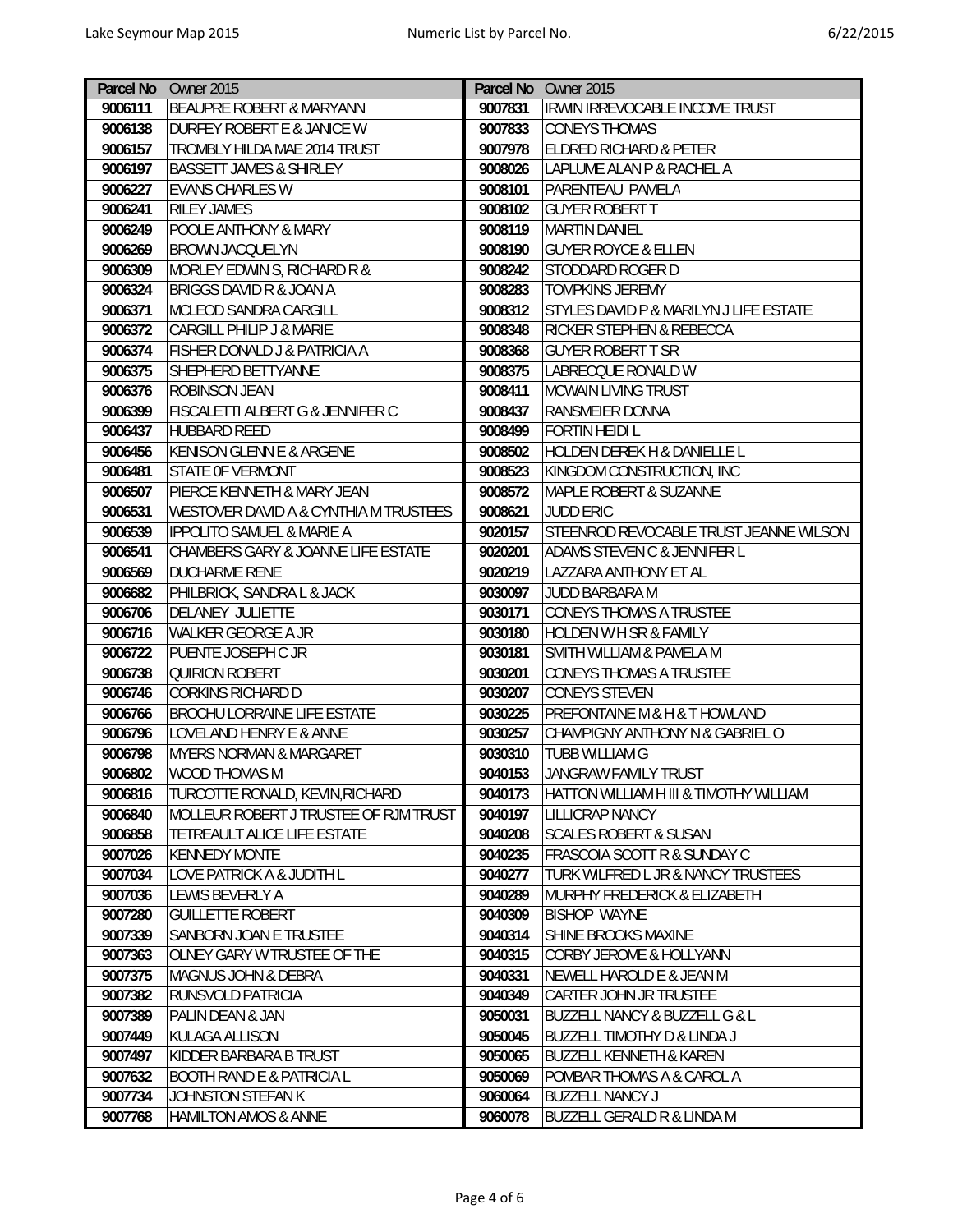|         | Parcel No Owner 2015                     |         | Parcel No Owner 2015                      |
|---------|------------------------------------------|---------|-------------------------------------------|
| 9060093 | <b>HUNT GERALD S</b>                     | 9140693 | <b>SLEEPER CHARLES A</b>                  |
| 9060102 | TOBIA ROGER & RICHARD                    | 9140705 | <b>PRESBY TREVOR</b>                      |
| 9070057 | <b>KWASNIK DOUGLAS R</b>                 | 9140723 | LABRECQUE JOANNE M, RONALD W, DANIELLE K  |
| 9070059 | PEARSON ARLIENE M TRUSTEE                | 9140733 | <b>OSETEK STEVEN</b>                      |
| 9070087 | <b>BARTER BRUCE &amp; MARY</b>           | 9140745 | KITTELL CHRISTOPHER                       |
| 9070096 | <b>WITHERS DOROTHY</b>                   | 9160388 | <b>BARNES RICHARD &amp; LORRAINE</b>      |
| 9080022 | ROWSE PHILLIP                            | 9160405 | <b>EMERY THOMAS &amp; SANDRA</b>          |
| 9080029 | CAPUTO PAULINE P TRUSTEE OF              | 9160419 | <b>STONE MARGARET</b>                     |
| 9080054 | <b>PALIN DEAN &amp; JANICE</b>           | 9160433 | <b>PRATT JAMES &amp; MARYANN</b>          |
| 9090066 | KERR BRIAN & DEBORAH LIFE ESTATE         | 9160436 | MOLTENBREY GEORGE D & ELEANOR M &         |
| 9090120 | <b>BLACK WILLIAM</b>                     | 9160448 | CARLSON PAUL W & GAIL J                   |
| 9090173 | <b>BENITO WILLIAM R</b>                  | 9160462 | <b>BOUCHER LYNN</b>                       |
| 9090200 | PITTS PATTI                              | 9160464 | <b>HOWE JASON</b>                         |
| 9090251 | <b>BAILEY KENNETH</b>                    | 9160471 | <b>EMERY STEVEN &amp; STACEY</b>          |
| 9090376 | <b>BADARACCO LOUIS</b>                   | 9160476 | <b>EMERY MARY JILL</b>                    |
| 9090501 | LAPLUME CLAUDETTE                        | 9160477 | <b>EMERY MICHAEL &amp; LINDA</b>          |
| 9100039 | RILEY MICHAEL F                          | 9160502 | <b>EMERY HOLLIS &amp; CAROLYN ET AL</b>   |
| 9100059 | <b>DURIVAGE LAURIE</b>                   | 9160520 | <b>TORPEY KEVIN</b>                       |
| 9100061 | FISHER DONALD J                          | 9160526 | TORPEY PATRICK F, KEVIN T, ELIZABETH M    |
| 9100069 | RILEY FRANCIS D                          | 9160527 | TORPEY ELIZABETH M                        |
| 9110073 | <b>GILDERSLEEVE ET AL</b>                | 9160536 | <b>BURGESS WILLIAM A JR</b>               |
| 9110076 | <b>BLANCHETTE DAVID &amp; GENESE</b>     | 9160551 | <b>BURGESS WILLIAM JR &amp; KAREN</b>     |
| 9120101 | LAY SHIRLEY- SMITH NORMA                 | 9160567 | ARNOLD ELWOOD JR & DAWN G                 |
| 9120103 | KAESSLER, KARL D, PAUL                   | 9160575 | <b>BOYDEN FAMILY IRREVOCABLE TRUST</b>    |
| 9120108 | LAY FAMILY PARTNERSHIP                   | 9160578 | <b>GOBILLOT CHRISTOPHER</b>               |
| 9120182 | PEACE OF MIND REV. TRUST                 | 9160590 | <b>WILLIAMS VICTORIA</b>                  |
| 9130045 | WHITCOMB MARY                            | 9160605 | <b>TORPEY PATRICK</b>                     |
| 9130049 | <b>SZATROWSKI ROBERT</b>                 | 9160614 | RIGGIE JOSEPH, MARYANN                    |
| 9130051 | POULIN JEFFREY G 2009 TRUST              | 9170212 | JAEGER ELLEN                              |
| 9130218 | CONNOR STEPHEN WILLIAM REV TRUST         | 9170214 | <b>TORPEY MICHAEL</b>                     |
| 9130246 | SHIPPEE MATTHEW A & RHONDA L             | 9170232 | <b>WALKERMAN BETSY J</b>                  |
| 9130285 | REED WILLIAM D & JUDITH                  | 9170276 | NPC REALTY CO INC                         |
| 9140048 | LACOURSE MICHAEL C & TAMMY L             | 9170278 | SPERANZA VINCENT J SR LIVE ESTATE         |
| 9140331 | <b>EPSTEIN RICHARD W &amp; CLAUDIA S</b> | 9170320 | <b>REHOR EDWIN J JR</b>                   |
| 9140363 | <b>STATE OF VERMONT</b>                  | 9170340 | MAXWELL DOUGLAS B & MARILYN & SUSAN L     |
| 9140408 | <b>SISCO MARGIE</b>                      | 9170376 | SULLIVAN FRANCIS C REVOCABLE LIVING TRUS  |
| 9140447 | STAFFORD ANN                             | 9180001 | <b>WIESELMANN JOYCE</b>                   |
| 9140483 | <b>SEGUIN DANA</b>                       | 9180026 | <b>CURRAN RICHARD &amp; FRANCES</b>       |
| 9140485 | <b>CLARKE MICHAEL &amp; JANELLA</b>      | 9180029 | <b>GREENE JOHN</b>                        |
| 9140503 | <b>HALL GREGORY</b>                      | 9180036 | <b>MAEZ NATHAN</b>                        |
| 9140511 | <b>GRAHAM MARY</b>                       | 9180041 | <b>WIESELMANN JOYCE</b>                   |
| 9140531 | KIBBY MAXINE E & LOUIS V                 | 9180046 | MACLEAY GEORGE & WILLIAM                  |
| 9140541 | RIDEOUT RUTHANNE                         | 9190014 | PETIT EDMUND & DOLORES                    |
| 9140544 | CHICKERING JAMES S                       | 9190055 | <b>EMERY TIMOTHY</b>                      |
| 9140551 | LAROCQUE ALBERT & CHRISTINE              | 9190072 | KOWAL FAMILY IRREVOCABLE TRUST            |
| 9140553 | <b>FRECHETTE LOUISA</b>                  | 9190089 | <b>PERKINS CHARLOTTE</b>                  |
| 9140589 | RIOPELLE ANGELA                          | 9190097 | <b>GRIFFITH MARGUERITE TRUSTEE OF THE</b> |
| 9140600 | STEVENS MICHAEL & DEBRA                  | 9190115 | WOODS CHARLES S & ALICIA                  |
| 9140629 | <b>WATSON JOAN</b>                       | 9190121 | GUNTER WAYNE D TRUSTEE REVOCABLE TRUST    |
| 9140630 | <b>PRESBY THADDEUS D</b>                 | 9190148 | <b>FILES DAVID E &amp; SHEILLA</b>        |
| 9140662 | PEARSONS THOMAS & DONNA                  | 9190150 | LEA DANIEL K & OLIVER J                   |